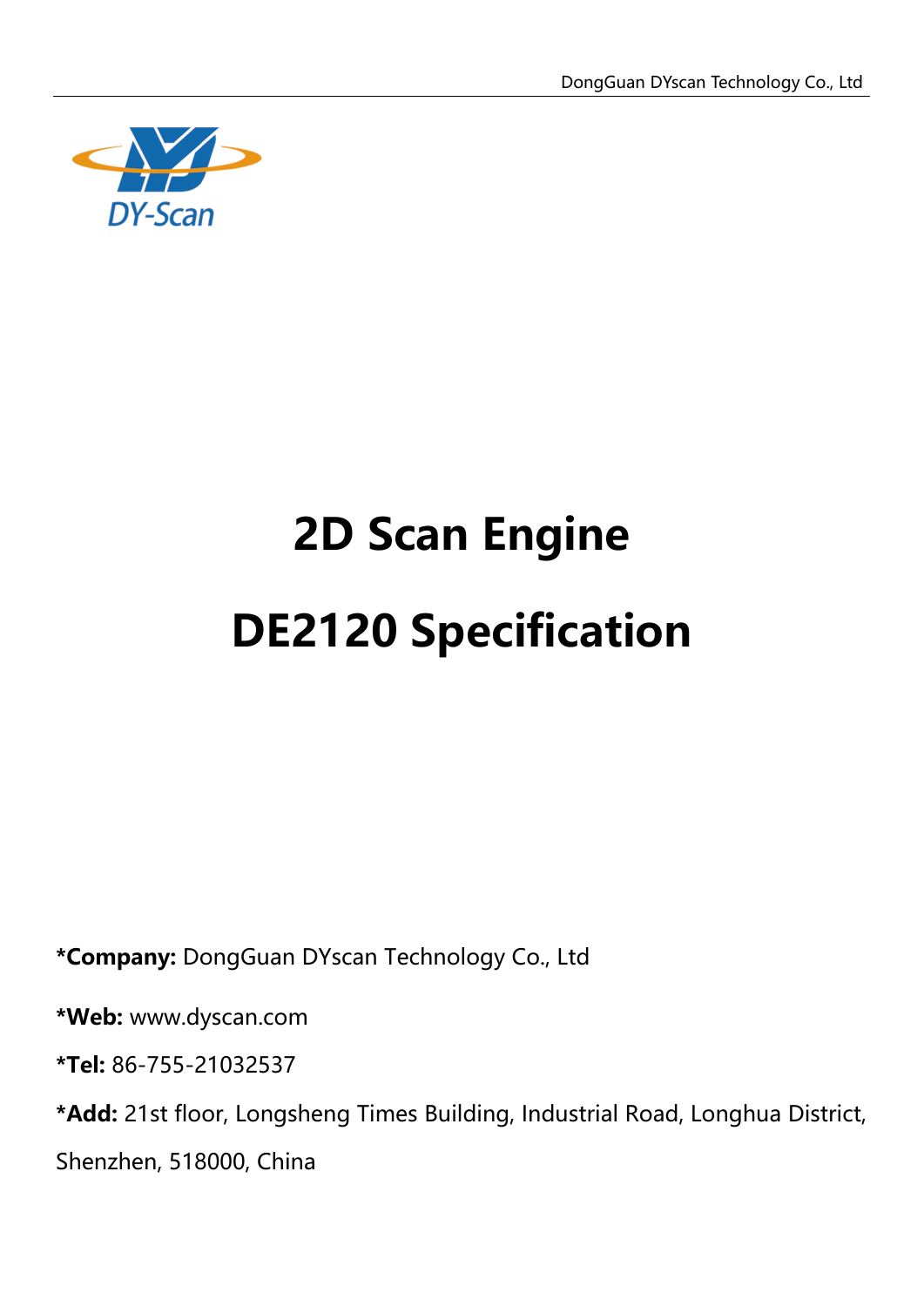## **Table of Contents**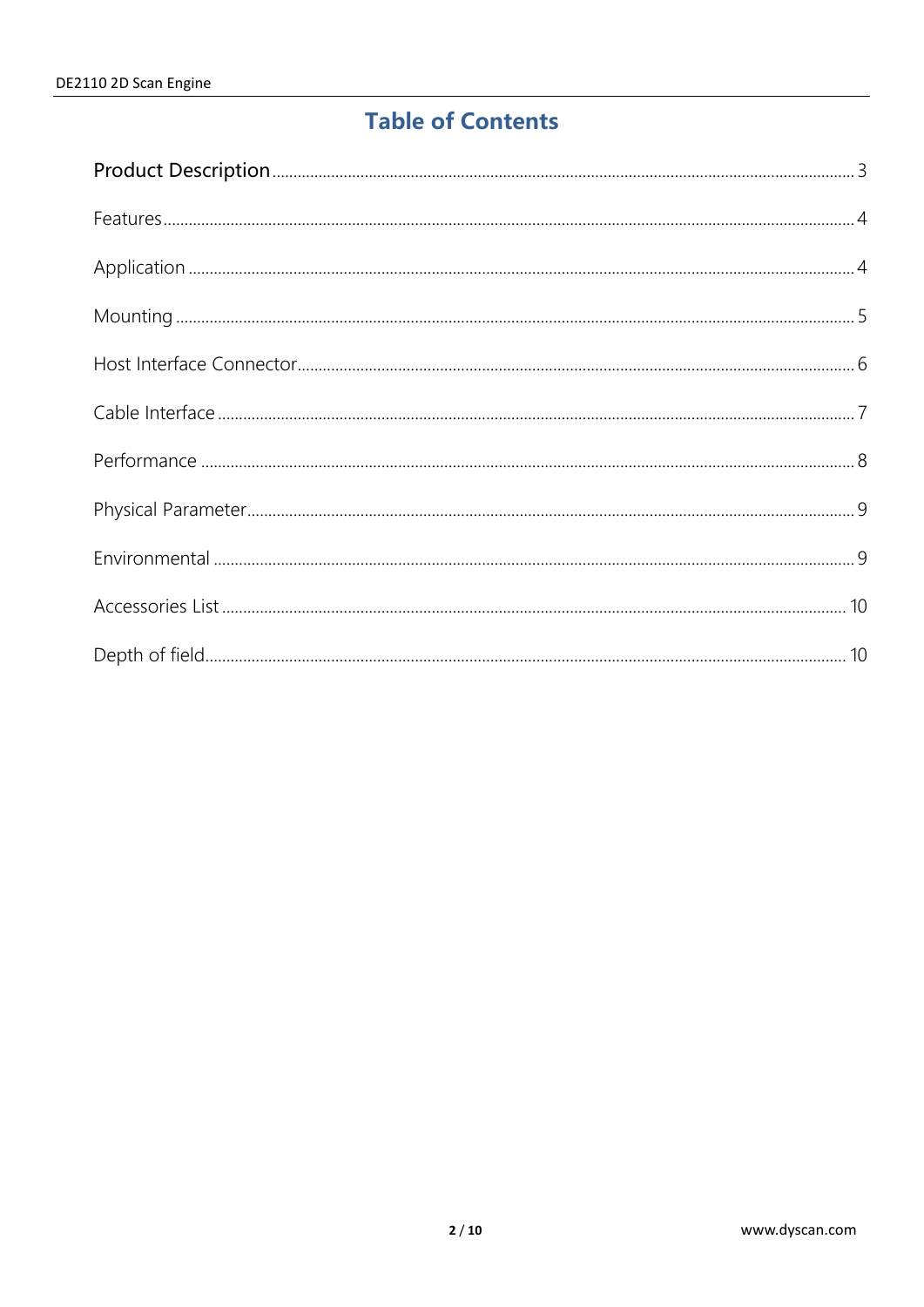#### <span id="page-2-0"></span>**Product Description**



DE2120 is a practical embedded barcode scanner module with leading CMOS image recognition technology and intelligent image recognition system. It can scan universal 1D 2D codes, support USB, TTL multiple interfaces, read the paper, goods, screens, other media barcodes. Easily embedded in a variety of OEM products handheld, portable, fixed and barcode collector, etc.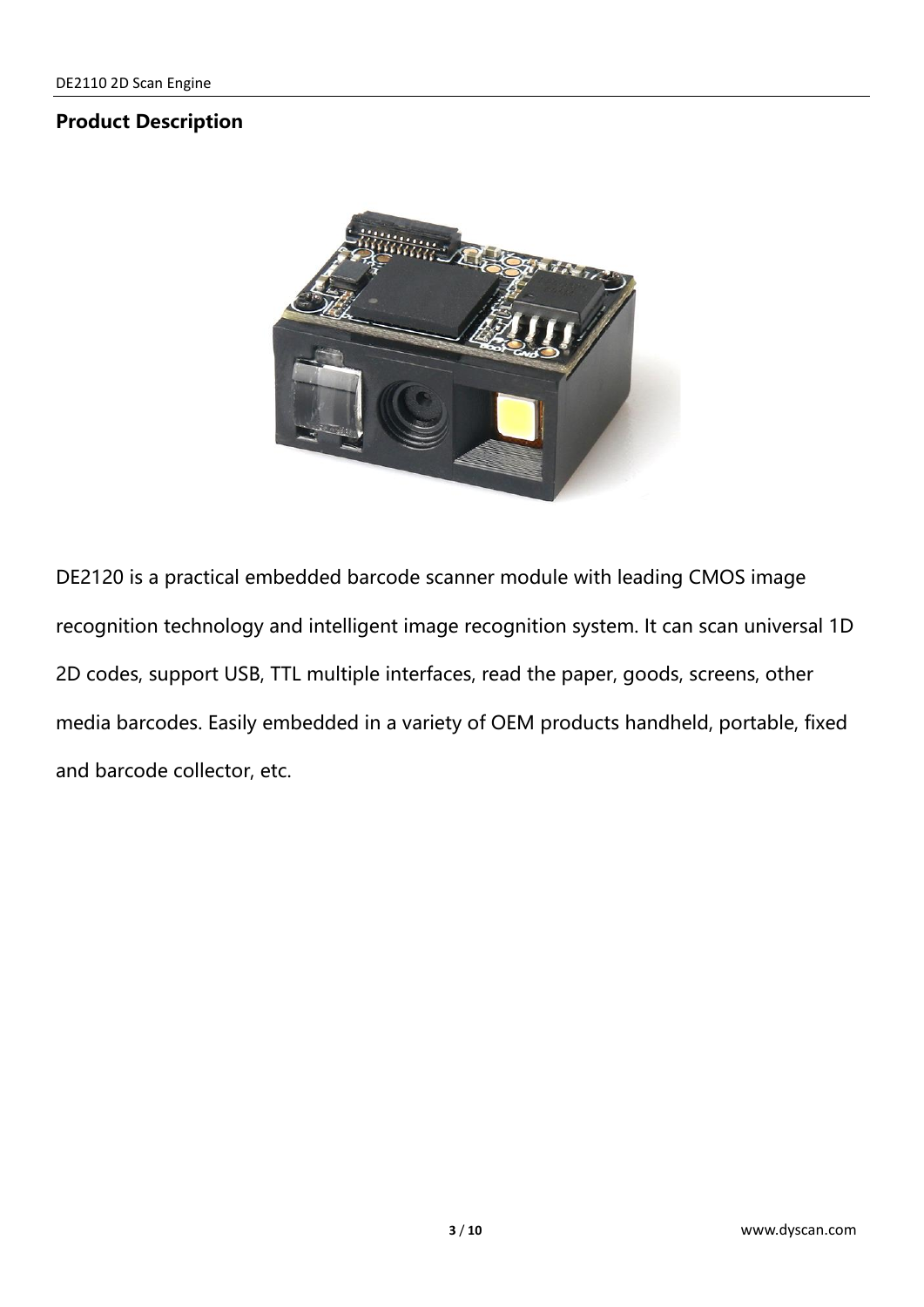#### <span id="page-3-0"></span>**Features**

- ☆ Mini size, widely used in wireless machine, self-service terminal.
- $\alpha$  Read all mainstream 1D 2D barcodes in the market easily. (4mil)
- ☆ Support USB barcode information transmission. ( languages customization)
- $\hat{\mathcal{R}}$  High brightness, dark environment scanning, low power consumption.
- ☆ Interface: USB, TTL.
- ☆ Support multiple systems and languages, secondary development.

## <span id="page-3-1"></span>**Application**

- 
- 
- 
- 
- Microcontroller development
- Lockers Mobile coupons, tickets
- Medical research ■ Mobile payment barcode scanning
- Lottery machines Self-service terminals
- Queuing calling equipment Self-service vending machines

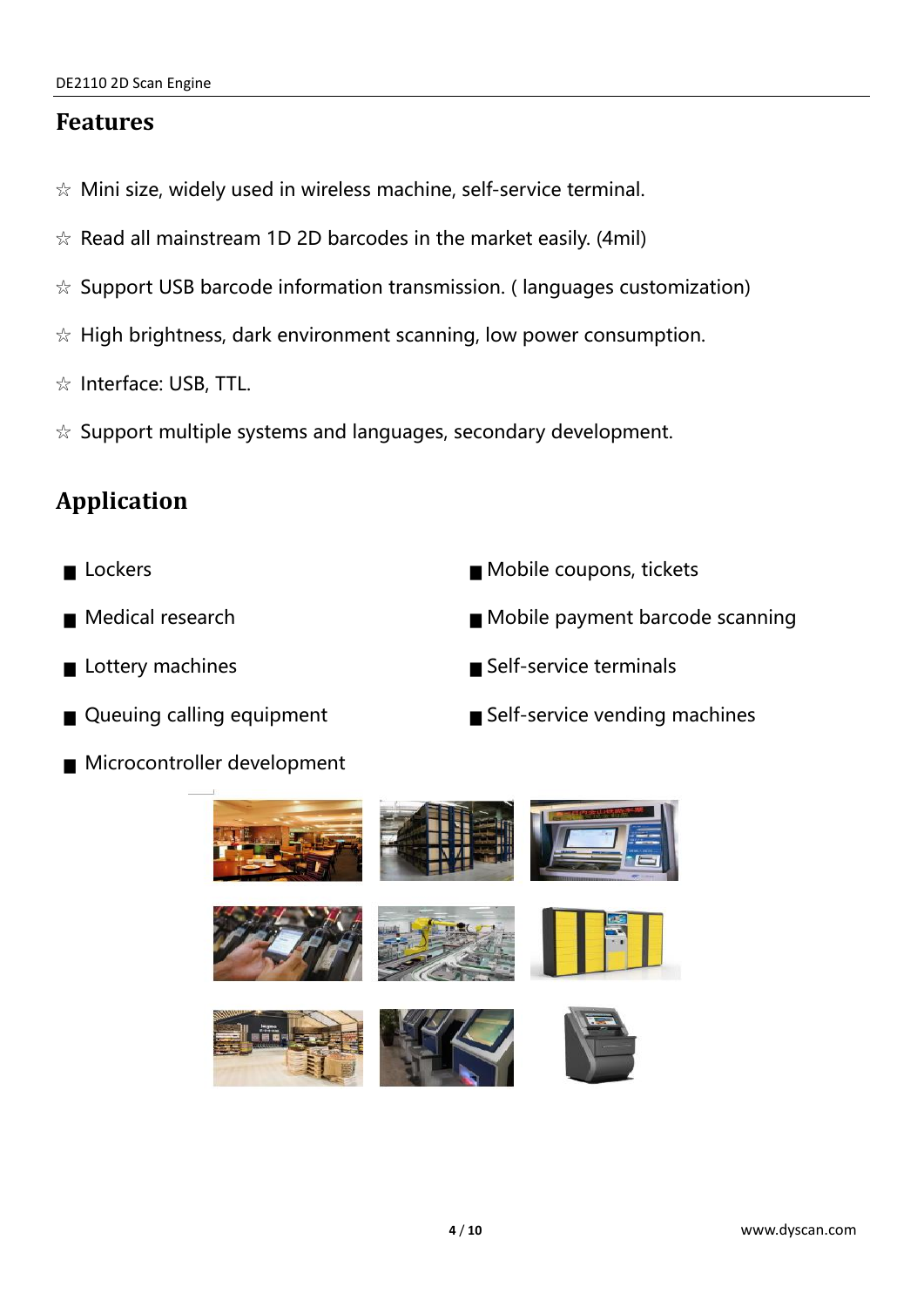## <span id="page-4-0"></span>**Mounting**

The illustrations below show the mechanical mounting dimensions for the DE2120. The

structural design should leave some space between components.

**Front View(unit:mm)**



**Top View(unit:mm)**

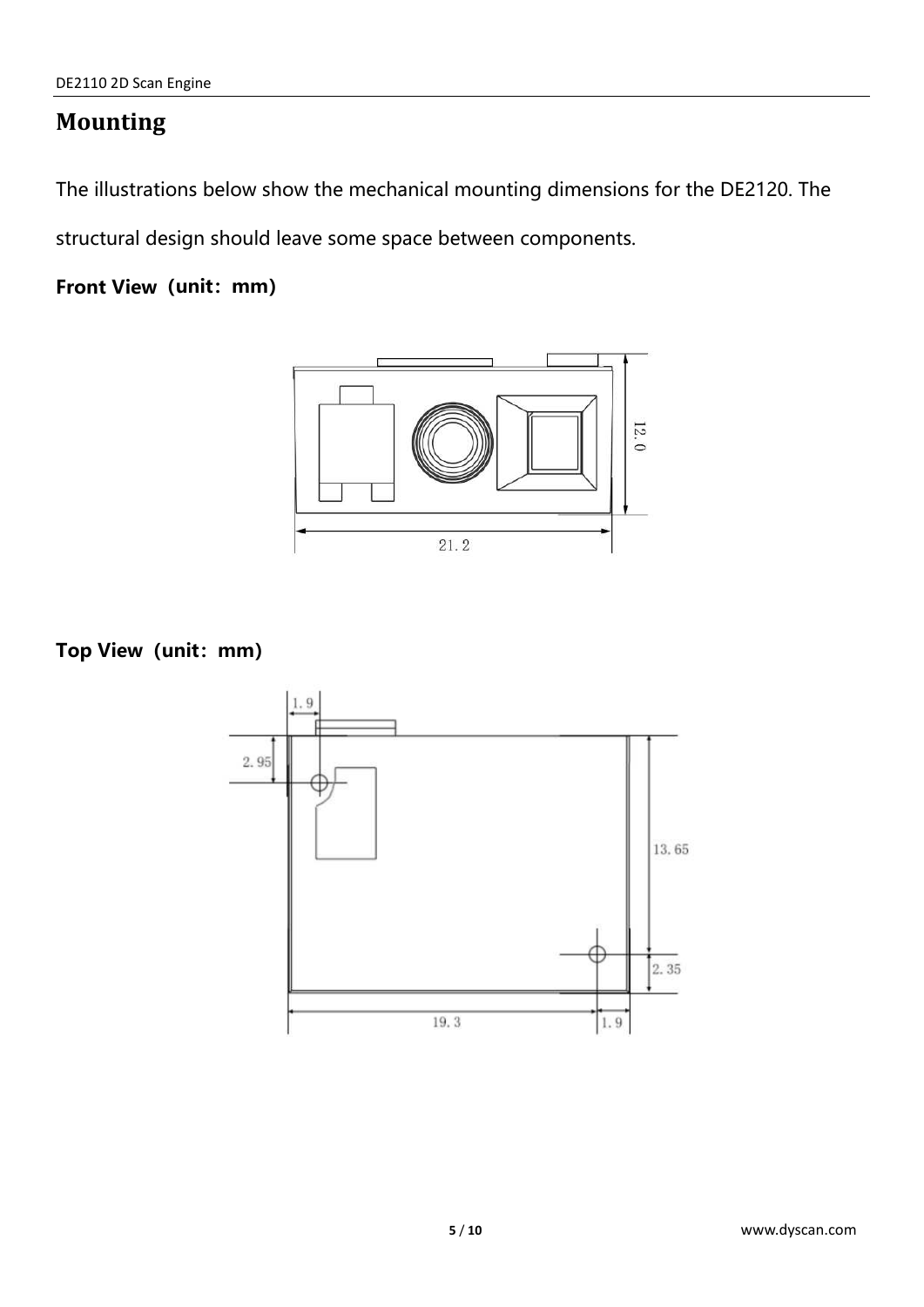## <span id="page-5-0"></span>**Host Interface Connector**

The following table lists the pin functions of the ffc 12pin pitch 0.5,host interface

connector on the DE2120



| PIN# | <b>Signal</b> | <b>Type</b>                  | <b>Definition</b>                 |  |
|------|---------------|------------------------------|-----------------------------------|--|
| 1    |               |                              | N/A                               |  |
| 2    | <b>VCC</b>    | P                            | Power supply<br>3.3               |  |
| 3    | <b>GND</b>    | P                            | Ground                            |  |
| 4    | <b>RXD</b>    | Input                        | TTL-RS232 receive                 |  |
| 5    | <b>TXD</b>    | Output                       | TTL-RS232 send                    |  |
| 6    | D-            | Input/Output                 | USB D- signal                     |  |
| 7    | D+            | Input/Output                 | USB D+ signal                     |  |
| 8    |               |                              | N/A                               |  |
| 9    | <b>BUZ</b>    | Output                       | Buzzer Output, free Low level     |  |
| 10   | <b>LED</b>    | Output                       | Decoding LED input signal, low    |  |
|      |               |                              | level instruction reading codes   |  |
| 11   |               | $\qquad \qquad \blacksquare$ | N/A                               |  |
| 12   | <b>TRIG</b>   | Input                        | Trigger pin, keep low power level |  |
|      |               |                              | can trigger decoding.             |  |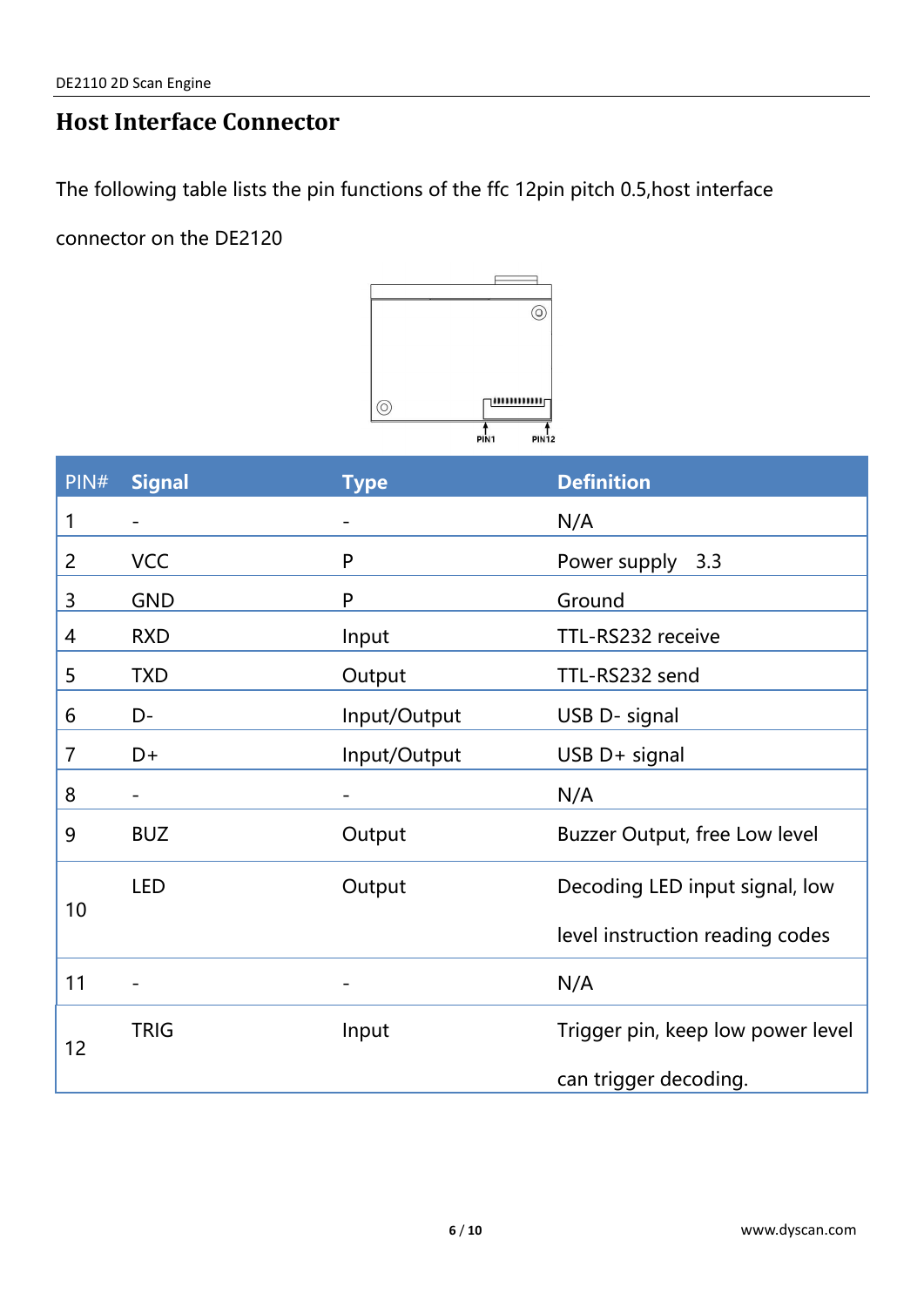## <span id="page-6-0"></span>**Cable Interface**

DE2120 scanner must be connected with terminals, PC host, POS and Android host etc.

### **USB**

| Pin No.       | Function   |  |
|---------------|------------|--|
|               | Vcc        |  |
| $\mathcal{P}$ | D-         |  |
| 3             | D+         |  |
|               | <b>GND</b> |  |

#### **TTL/RS232**

| Pin No.    | Function   |
|------------|------------|
| 2          | <b>TXD</b> |
| 3          | RXD        |
| 5          | GND        |
| 9          | $Vcc/+5V$  |
| Power Lead | $Vcc/+5V$  |

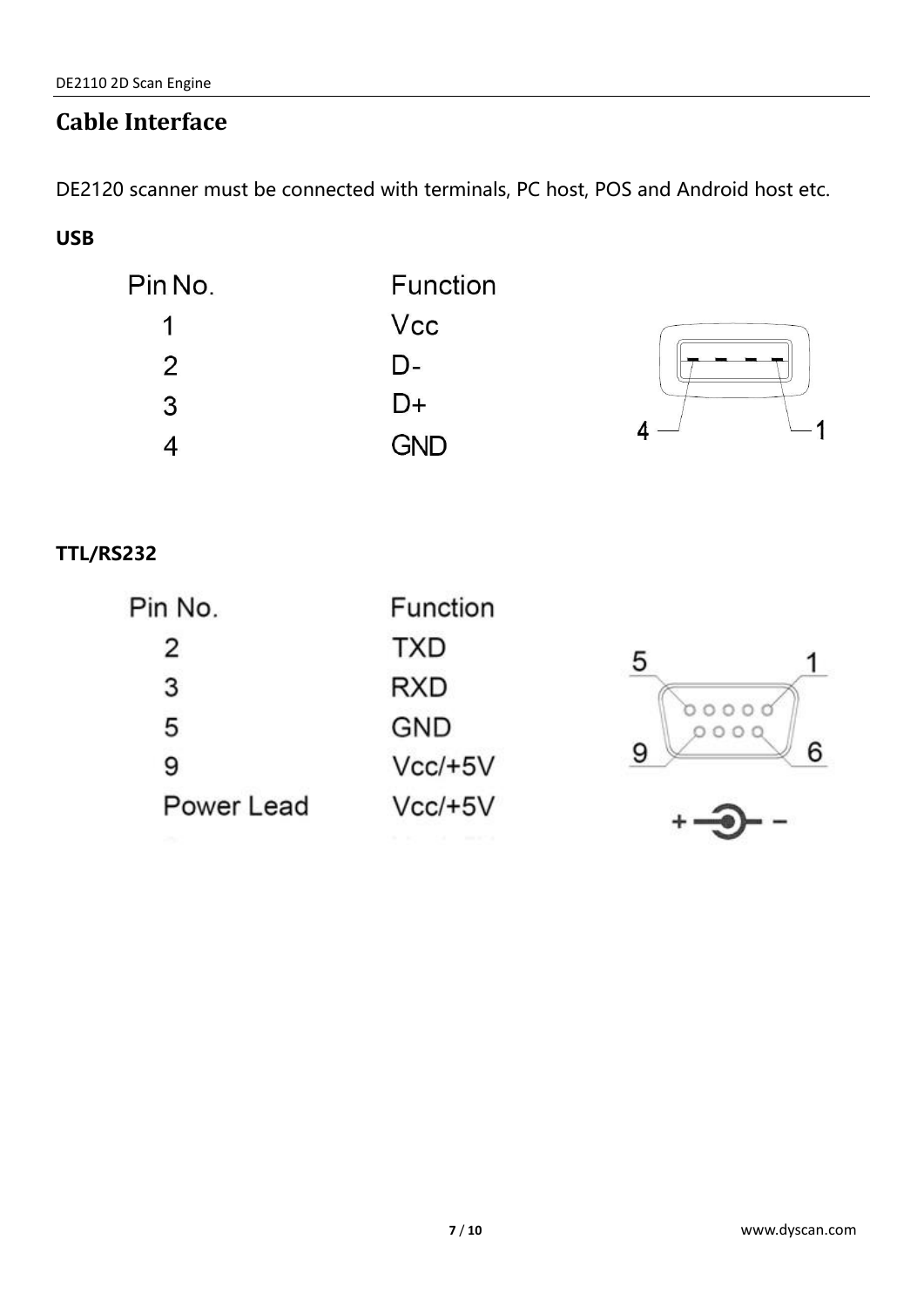## <span id="page-7-0"></span>**Performance**

| <b>Scan Type</b>             | <b>CMOS</b>                                                         |  |
|------------------------------|---------------------------------------------------------------------|--|
| <b>Light Source</b>          | Red Light LED 625±10nm (aim), 5600K LEDs (Lighting)                 |  |
| <b>CPU</b>                   | 32-bit                                                              |  |
| <b>Resolution</b>            | 640*480                                                             |  |
| <b>Reading precision</b>     | ≥4mil/0.1mm(PCS90%,Code 39)                                         |  |
| <b>Decoding speed</b>        | 25CM/S                                                              |  |
| Depth of field               | 25mm-400mm                                                          |  |
| <b>Scan Mode</b>             | Manual Continuous, Auto Sense, command control                      |  |
| <b>Scan angle</b>            | Test Conditions: CODE39,10mil/0.25mm,PCS90%                         |  |
|                              | Pitch: ±45°                                                         |  |
|                              | Roll: ±360°                                                         |  |
|                              | Skew: ±40°                                                          |  |
| <b>Print Contrast Signal</b> | $\geq$ 25%                                                          |  |
| <b>Ambient Light</b>         | Dark environment, indoor natural light                              |  |
| <b>Symbologies</b>           | 1D: UPC-A, UPC-E, EAN-8, EAN-13, Code 128, GS1-128, Code            |  |
|                              | 39, Code 93, Code 11, Interleaved 2 of 5, Matrix 2 of 5, Industrial |  |
|                              | 2 of 5, Strande 2 of 5, Codabar (NW-7), MSI Plessey, GS1            |  |
|                              | Databar(RSS), China Post, etc.                                      |  |
|                              | 2D: QR Code, Data Matrix, PDF417, Micro PDF 417, Aztec, etc.        |  |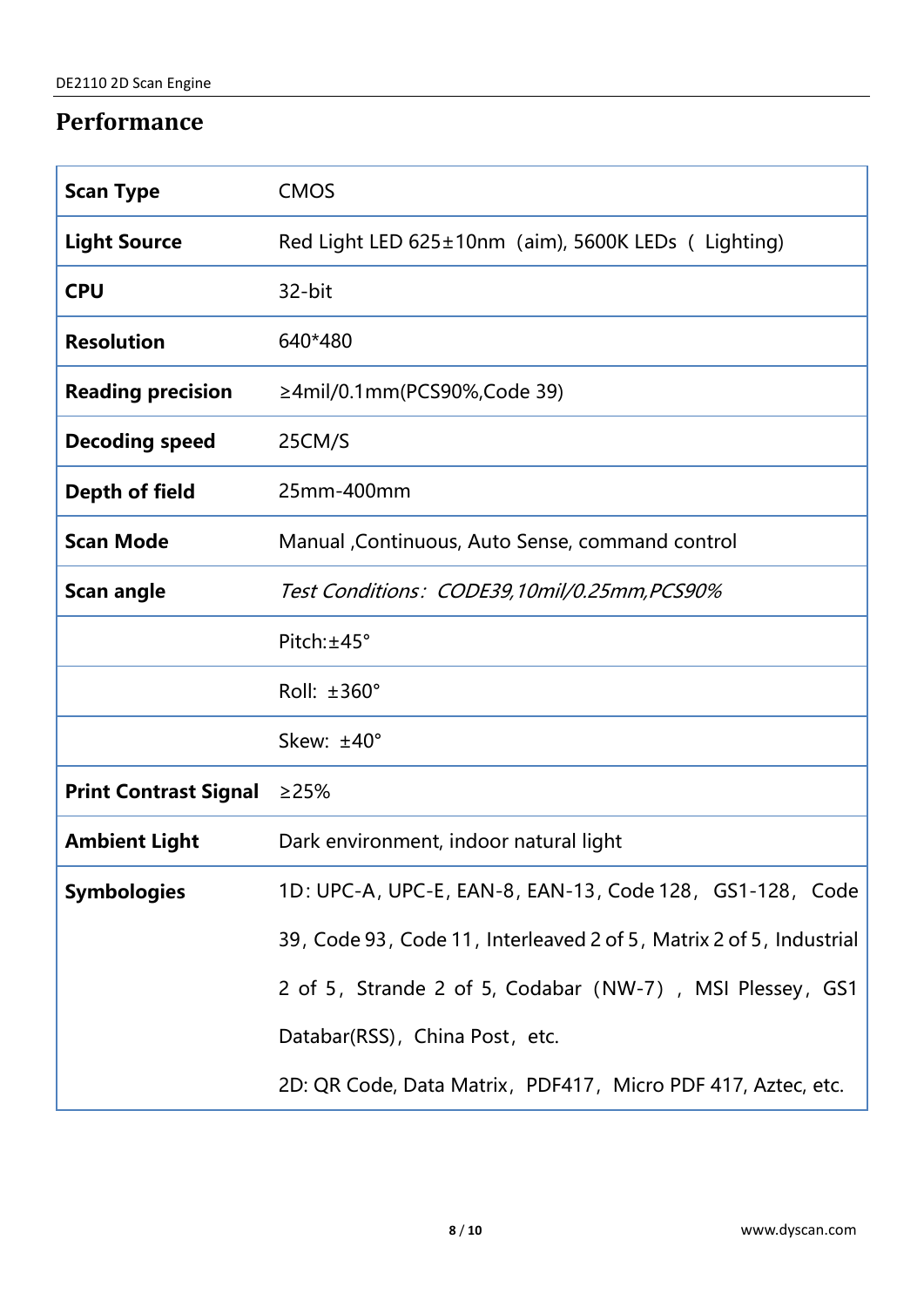## <span id="page-8-0"></span>**Physical Parameter**

| Weight                | <4g                                  |
|-----------------------|--------------------------------------|
| <b>Dimension</b>      | $(L)16.0$ mm * (W)21.2mm * (H)12.0mm |
| Communication         | USB(USB-KBW、USB-COM), TTL            |
| <b>Interface Type</b> | FFC 12PIN Pitch 0.5                  |
| <b>Power Supply</b>   | DC 3.3V <190mA(Work)                 |

## <span id="page-8-1"></span>**Environmental**

| <b>Operating</b>   | -20 $^{\circ}$ C to 50 $^{\circ}$ C                  |
|--------------------|------------------------------------------------------|
| <b>Storage</b>     | -40 $^{\circ}$ C to 70 $^{\circ}$ C                  |
| <b>Humidity</b>    | 5% to 95% (non-condensing)                           |
| <b>Drop Height</b> | 1.2 <sub>m</sub>                                     |
| <b>Temp. Test</b>  | 30 minutes for high Temp., 30 minutes for low Temp., |
| High Temp. 60°C    |                                                      |
| Low Temp. - 20°C   |                                                      |
| <b>Transport</b>   | 10H@125RPM                                           |